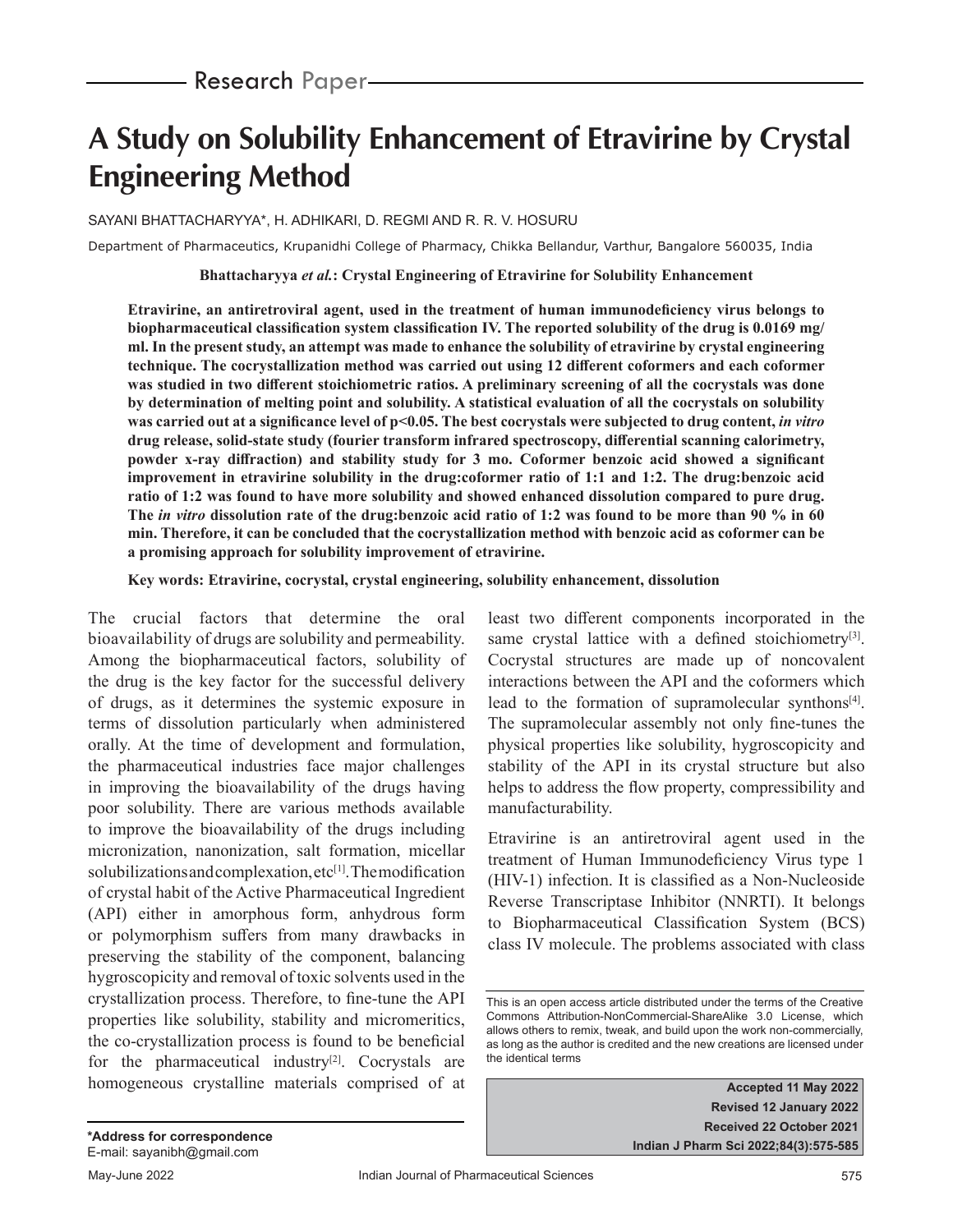IV include low aqueous solubility, poor permeability, significant food effect which lead to low and variable bioavailability. The reported solubility of etravirine is  $0.0169$  mg/ml<sup>[5]</sup>. Reported literature showed that the improvement of solubility of etravirine was studied by solid dispersion and spray drying methods $[6,7]$ . The present study focuses on the development of cocrystals of etravirine using different coformers in different molar ratios and evaluating their effects on melting point, solubility, and percentage (%) drug release.

# **MATERIALS AND METHODS**

Etravirine was obtained as a gift sample from Apotex Pharmachem India Pvt. Ltd. Bangalore Karnataka. All other conformers and chemicals were of analytical grade, obtained from SD fine chemicals, Bangalore.

## **Method of preparation of etravirine cocrystal:**

Etravirine cocrystals were prepared using twelve different coformers. The twelve different coformers used are mannitol, sodium saccharin, salicylic acid, tartaric acid, benzoic acid, urea, succinic acid, citric acid, ascorbic acid, caffeine, oxalic acid and magnesium stearate. The drug was mixed stoichiometrically with the coformers in a ratio of 1:1 and 1:2 in a mortar and pestle for 30 min. Few drops of 20 % w/v ethanol-water mixture were added during grinding[8]. The mixture was dried overnight at ambient temperature and stored in a desiccator<sup>[9]</sup>. The mixture was passed through sieve number 60 and stored in a glass vial for further studies.

## **Determination of melting point:**

The melting point of the pure drug and its co crystals was determined by the capillary method. In this method, the powder sample was introduced into the capillary tube by gently tapping. The capillary tube was tied with a thermometer and was placed in the heated thiele tube containing liquid paraffin. The temperature was raised slowly until the transition happened to the liquid state. The temperature at which the sample started melting was recorded.

## **Determination of drug content:**

The sample equivalent to 5 mg was dissolved in 25 ml of methanol. A quantity of 5 mg of drug was dissolved in 25 ml of methanol in a separate volumetric flask. The solutions were diluted suitably with methanol and the absorbance was estimated spectrophotometrically using methanol as blank at 311 nm. The % drug content was determined using the following formula. All findings

were carried out in triplicates.

% Drug content=Absorbance×100/Standard absorbance

# **Determination of solubility:**

The solubility of etravirine was determined by dissolving 25 mg equivalent of etravirine cocrystal in a flask containing 50 ml of distilled water. The solutions were vortexed for 2 min and placed afterward to a rotary shaker at 100 rpm for 48 h at room temperature. After that 0.5 ml slurry was withdrawn from each sample and filtered through 0.22 µm AST works disposable syringe filter. After suitable dilution with methanol, the concentration was measured spectrophotometrically at 311 nm. The solubility study was performed in triplicates for each sample to minimize the error $[10]$ .

# **Selection of dissolution media by estimation of Gibbs free energy:**

The best cocrystals of etravirine were taken for solubility study in different dissolution media like 0.01 M hydrochloric acid solution, 1 % w/v Sodium Lauryl Sulfate (SLS) solution and phosphate buffer pH 7.4. Cocrystal equivalent to 100 mg was dispersed in 250 ml of the selected medium and placed in a rotary shaker for 48 h at room temperature. The solubility of the samples in different media was determined after suitable dilution. From the solubility data of the cocrystals in different media, Gibbs free energy was calculated using the following equation where RT=Ideal gas constant,  $S_0$ =Solubility of coformers in the selected media and  $S_s$ =Solubility of etravirine in the selected media<sup>[11]</sup>.

 $\Delta$ G=-2.303 RT log  $\text{S}_{\text{0}}/\text{S}_{\text{S}}$ 

# **Drug release study:**

The dissolution study was carried out for the best cocrystals of etravirine in 900 ml of 1 % SLS in United States Pharmacopeia (USP) paddle-type II apparatus. An equivalent of 100 mg etravirine was used to study the release from the cocrystals. The stirring speed was maintained at 50 rpm and the bath temperature was kept at 37°±1°. The dissolution was carried out for 60 min. The sample was withdrawn from time to time and replaced with a fresh solution of media. The samples after dilution with methanol were analyzed spectrophotometrically at 311 nm. The analysis for each study point was performed in triplicates<sup>[7]</sup>.

## **Particle size determination:**

The particle size determination of the best cocrystals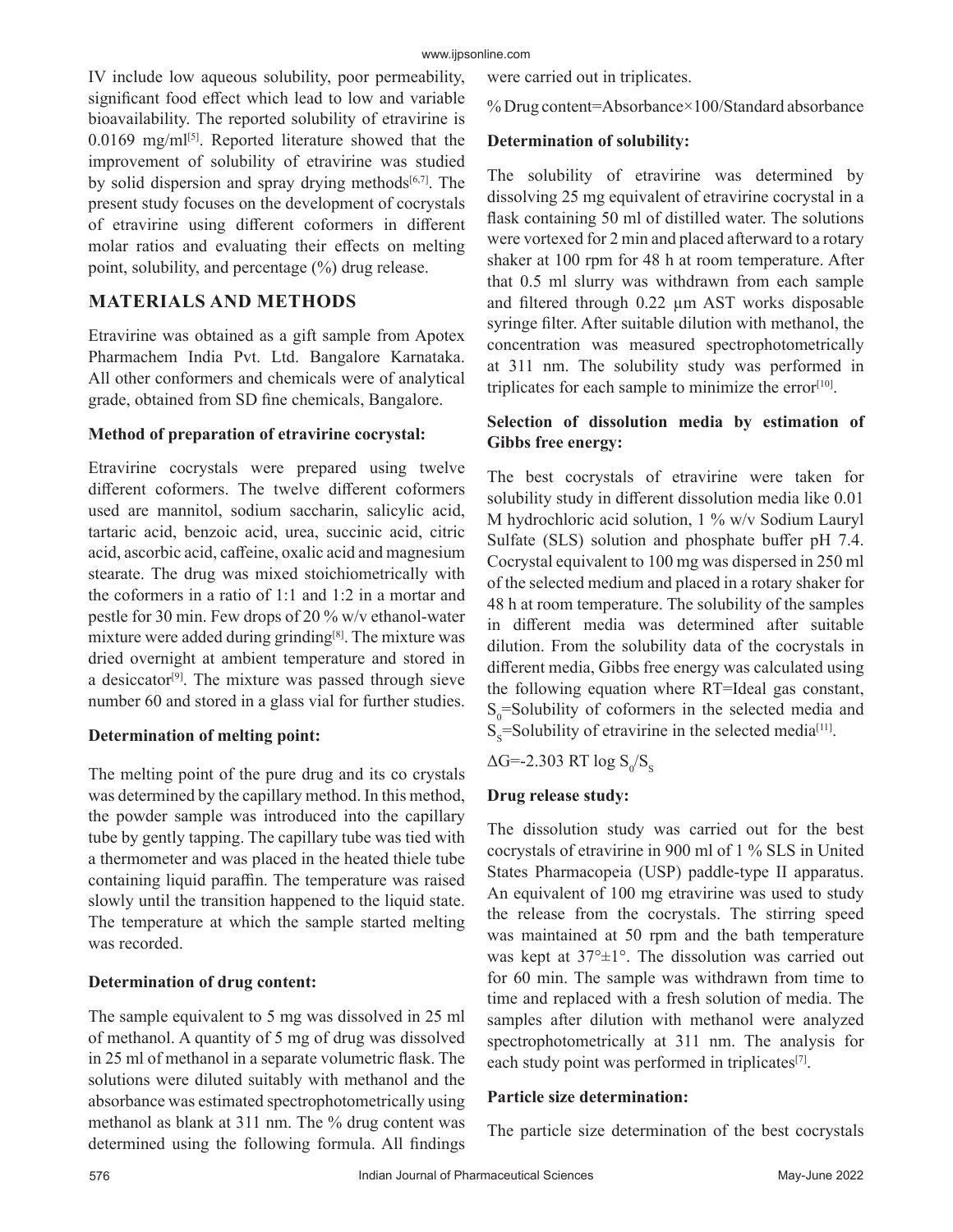was carried out in Malvern zeta sizer at a detection angle of 173° at 25°. A specific amount of sample was dispersed in millipore water (2 mg/ml) and sonicated for 10 min. The sample was further diluted with water and scanned to determine the particle size.

# **Fourier Transform Infrared (FTIR) spectroscopy study:**

The cocrystals of etravirine were taken for interaction study. The sample was analyzed using FTIR 8400S device Shimadzu, Japan using the Potassium Bromide (KBr) pellet technique from a range of  $4000 \text{ cm}^{-1}$  to  $400$ cm-1. The spectra were generated for the pure drug with the best coformer in both the ratio of 1:1 and  $1:2^{[12]}$ .

## **Differential Scanning Calorimetry (DSC) study:**

The thermal analysis of the samples was carried out using DSC 60 (Shimadzu) for the pure drug and the best cocrystals in both ratios. Around 5 mg sample was placed in the aluminum pan under a nitrogen flow rate of 20 ml/min, with a gradual increase in temperature by  $10^{\circ}$  per min from  $30^{\circ}$  to  $300^{\circ}$ . An empty aluminum pan was used as a reference standard. The thermograms and the phase transition behavior were recorded for further analysis<sup>[13]</sup>.

## **Powder X-Ray Diffraction (PXRD):**

PXRD diffraction pattern of the pure drug and the different ratios of the best cocrystal were studied in the Bruker D8 diffractometer instrument. A Copper K-alpha 1 (Cu K- $\alpha$  1) tube was used as the source and the instrument was set at 40 kV and 30 mA. A scan was carried out from 5º to 59.98º 2θ at 2θ scan step of 0.03º at a scan step time of 0.8 s. The diffraction patterns were recorded for further analysis of the reflection angle and peak intensity[8].

## **Stability studies:**

The best cocrystals were stored in sealed glass vials and kept at  $40^{\circ} \pm 2^{\circ}$  at a relative humidity of 75 % $\pm$ 5 % for 3 mo. The samples were analyzed for solubility, drug content and *in vitro* drug release every 30 d<sup>[9]</sup>.

# **RESULTS AND DISCUSSION**

Crystal engineering of poorly soluble drug etravirine was carried out by screening of different coformers. The solvent drop grinding method was used to prepare different cocrystals of etravirine. The melting point of each formulation was determined to estimate the entropy of the crystal lattice of the cocrystals. The melting point of the cocrystals of etravirine with various coformers in 1:1 and 1:2 ratios is listed in Table 1. The pure drug showed a melting point of 265°. It was found that all the coformers in the stoichiometric ratio could bring down the melting point of the cocrystals. Among them, the coformer benzoic acid showed the least melting point of the cocrystal of etravirine in both the stoichiometric ratios. This lowering of melting point is an indication of the asymmetric molecular structure of the cocrystals. The drug content for all the cocrystals was found to be within the range of 88 % to 91 % as shown in Table 1.

| Coformer              | Code for<br>ratio 1:1 | Melting<br>point of<br>cocrystal<br>$(1:1)$ (°) | Solubility<br>of cocrystal<br>$(1:1)$ (mg/<br>ml) | <b>Drug</b><br>content (%) | Code for<br>ratio 1:2 | Melting<br>point of<br>cocrystal<br>$(1:2)$ (°) | Solubility<br>of cocrystal<br>$(1:2)$ (mg/<br>ml) | Drug<br>content (%) |
|-----------------------|-----------------------|-------------------------------------------------|---------------------------------------------------|----------------------------|-----------------------|-------------------------------------------------|---------------------------------------------------|---------------------|
| D-Mannitol            | ETM1                  | $249+0.05$                                      | $0.221 \pm 0.004$                                 | $90.01 \pm 4.50$           | ETM <sub>2</sub>      | $251 \pm 0.02$                                  | $0.031 \pm 0.001$                                 | $88.23 \pm 1.76$    |
| Sodium<br>saccharin   | ETSS1                 | $257+0.03$                                      | $0.23 \pm 0.015$                                  | $89.21 \pm 1.09$           | ETSS2                 | $283 \pm 0.06$                                  | $0.076 \pm 0.001$                                 | $89.27 \pm 2.08$    |
| Salicylic acid        | ETSA1                 | $212 \pm 0.05$                                  | $0.231 \pm 0.016$                                 | $89.53 \pm 2.13$           | ETSA <sub>2</sub>     | $187+0.03$                                      | $0.181 \pm 0.011$                                 | $88.52 \pm 3.60$    |
| Tartaric acid         | ETTA1                 | $209 \pm 0.02$                                  | $0.398 \pm 0.011$                                 | $90.45 \pm 5.01$           | ETTA <sub>2</sub>     | $191 \pm 0.03$                                  | $0.255 \pm 0.020$                                 | $90.97 \pm 2.34$    |
| Benzoic acid          | ETBA1                 | $169 \pm 0.03$                                  | $0.920 \pm 0.017$                                 | $90.61 \pm 3.52$           | ETBA2                 | $176 \pm 0.06$                                  | $1.011\pm0.013$                                   | $89.93 \pm 2.06$    |
| Citric acid           | ETCA1                 | $177+0.07$                                      | $0.066 \pm 0.005$                                 | $89.45 \pm 2.66$           | ETCA2                 | $187+0.06$                                      | $0.034 \pm 0.001$                                 | 88.66±4.27          |
| Urea                  | ETU <sub>1</sub>      | $183 \pm 0.04$                                  | $0.022 \pm 0.001$                                 | $89.88 \pm 2.90$           | ETU <sub>2</sub>      | $167+0.08$                                      | $0.018 \pm 0.001$                                 | $89.10 \pm 2.54$    |
| Succinic acid         | ETSU1                 | $176 \pm 0.05$                                  | $0.078 \pm 0.001$                                 | $91.03 \pm 5.12$           | ETSU <sub>2</sub>     | $184 \pm 0.06$                                  | $0.075 \pm 0.004$                                 | $88.54 \pm 2.98$    |
| Ascorbic<br>acid      | ETAA1                 | $197 \pm 0.02$                                  | $0.117 \pm 0.016$                                 | $90.78 \pm 1.45$           | ETAA2                 | $196 \pm 0.02$                                  | $0.123 \pm 0.007$                                 | $88.44 \pm 1.38$    |
| Caffeine              | ETC <sub>1</sub>      | $182 \pm 0.06$                                  | $0.029 \pm 0.015$                                 | $90.09 \pm 3.06$           | ETC <sub>2</sub>      | $213 \pm 0.04$                                  | $0.083 \pm 0.002$                                 | $90.67 \pm 2.71$    |
| Oxalic acid           | ETOA1                 | $196 \pm 0.06$                                  | $0.046 \pm 0.001$                                 | $89.11 \pm 3.22$           | ETOA2                 | $190+0.06$                                      | $0.084 \pm 0.002$                                 | $90.40 \pm 2.13$    |
| Magnesium<br>stearate | ETMS1                 | 249±0.04                                        | $0.070 \pm 0.008$                                 | $89.31 \pm 4.12$           | ETMS2                 | $269 \pm 0.06$                                  | $0.019 \pm 0.001$                                 | $89.54 \pm 2.04$    |

**TABLE 1: MELTING POINT AND SOLUBILITY OF ETRAVIRINE WITH DIFFERENT COFORMERS**

Note: \*All the values are mean±Standard Deviation (SD) (n=3)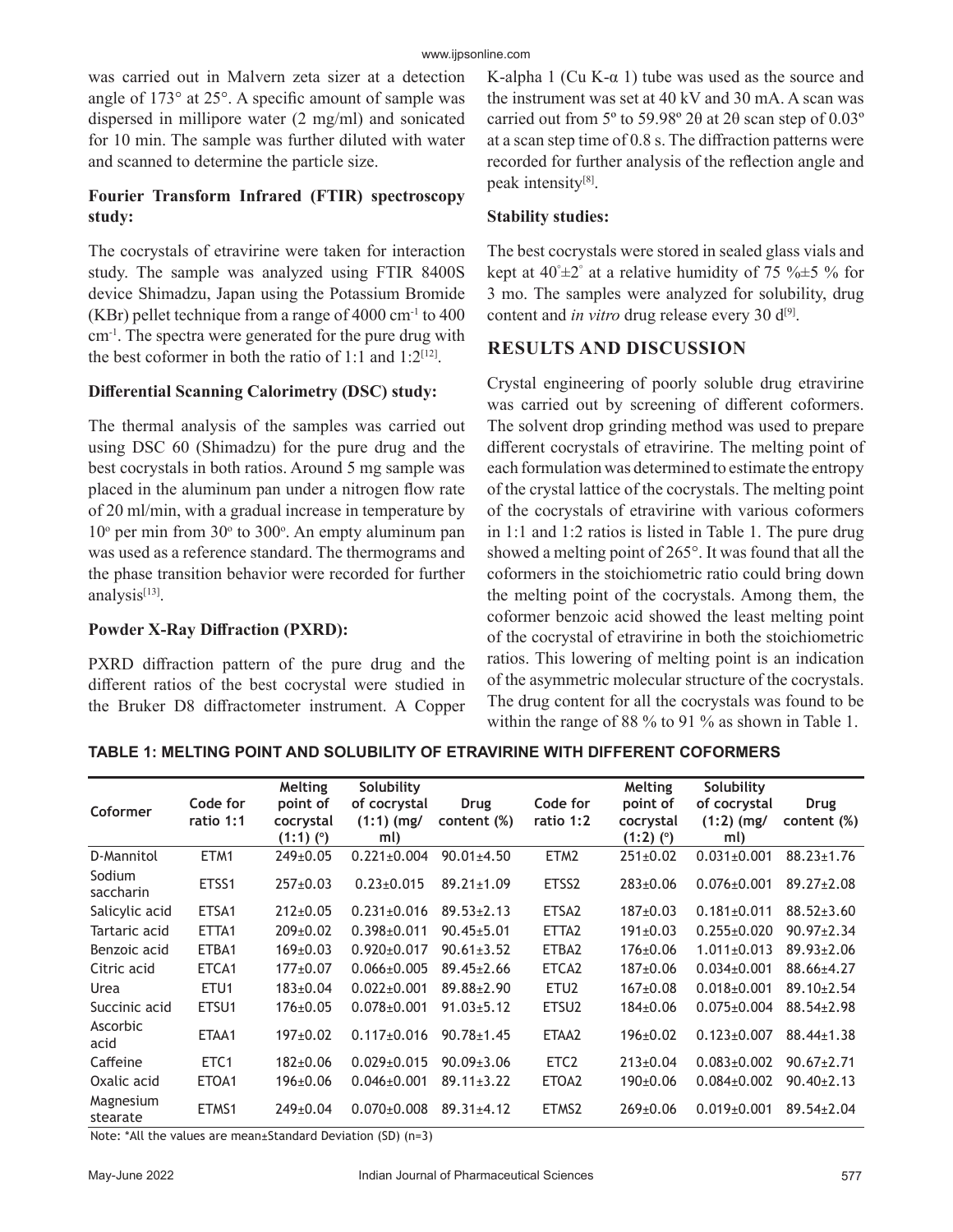The solubility study of the cocrystals revealed that the solubility of etravirine was increased with all the coformers compared to the pure drug. The solubility data of the different cocrystals were compared using Dunnett's test at a significant level  $p<0.05$  using GraphPad Prism 5 software. It was found that the effect of different coformers on etravirine solubility was statistically significant in 1:1 ratio of drug and coformer except for urea and caffeine as mentioned in Table 2. The solubility was not found statistically significant for mannitol, citric acid and urea at a drug and coformer ratio 1:2. These differences in observation might be attributed to the mismatch of structural fit between the drug and coformers<sup>[14]</sup>. The solubility study revealed that among the 12 different coformers, benzoic acid was found to increase the solubility of the drug in water significantly as represented in fig. 1. The drug and benzoic acid at a stoichiometric ratio of 1:1 and 1:2 showed a drastic increase in the solubility of the drug. An approximately 54-folds and 60-folds increase in aqueous solubility was observed in cocrystals (ETBA1 and ETBA2) respectively. Therefore, the cocrystals ETBA1 and ETBA2 were taken for further evaluation.

To establish the solubility in different dissolution media,

**Dunnett's multiple comparison test Drug:Coformer=1:1 Drug:Coformer=1:2 Mean difference <sup>q</sup> Significant, p<0.05 Mean difference <sup>q</sup> Significant, p<0.05** Pure drug *vs.* Pure and any v.f. 1992. The contract of the contract of the 2.384 No. 2.384 No. 2.384 No. 2.384 No. 2.384 No. 2.384 No. 2.384 No. 2.384 No. 2.384 No. 2.384 No. 2.384 No. 2.384 No. 2.384 No. 2.384 No. 2.384 No. 2.384 No. 2. Pure drug *vs.* sodium saccharin -0.2119 26.03 Yes -0.05899 9.207 Yes Pure drug *vs.* salicylic acid -0.2163 26.56 Yes -0.1651 25.76 Yes Pure drug *vs.* tartaric acid -0.382 46.91 Yes -0.2384 37.2 Yes Pure drug *vs.* benzoic acid -0.9031 110.9 Yes -0.9873 154.1 Yes Pure drug *vs.* Pure and strategy of the citric acid citric acid citric acid citric acid citric acid citric acid Pure drug *vs.* urea -0.005013 0.6157 No -0.00157 0.2455 No Pure drug *vs.* succinic acid -0.0621 7.627 Yes -0.05855 9.138 Yes Pure drug *vs.* ascorbic acid -0.1001 12.3 Yes -0.1061 16.56 Yes -0.1061 16.56 Yes Pure drug *vs.* Pure and any state of the 10.01223 1.502 No -0.0666 10.39 Yes Pure drug *vs.* oxalic acid <sup>-0.02904</sup> 3.566 Yes -0.06673 10.41 Yes

## **TABLE 2: DUNNETT'S TEST**

Note: \*q is the difference between the two means (D) divided by the standard error of that difference

a 100 mg dose equivalent of ETBA1 and ETBA2 were tested for solubility in 0.01 M hydrochloric acid, 1 % w/v SLS solution and phosphate buffer 7.4. The study revealed that the solubility of both the cocrystals was high in 1 % w/v SLS solution and resulted in minimum Gibbs free energy, presented in Table 3. Therefore the dissolution study of the cocrystals was carried out in 1 % w/v SLS solution.

The release study of etravirine from the selected cocrystals of benzoic acid was compared with the equivalent amount of pure drug of etravirine in the same dissolution condition. The % cumulative drug release *vs.* time graph is presented in fig. 2. The pure drug showed a release of 10 % in 10 min and 41 % over 60 min. But both the cocrystals ETBA1 and ETBA2 showed an improved drug release in 10 min, and finally and approximately 86 % and 93 % of drug release for 60 min was observed for ETBA1 and ETBA2 respectively. The cocrystal ETBA2 showed higher release compared to ETBA1. The high release may be due to the formation of a weaker crystalline structure with the stoichiometric proportion of the coformer. The greater dissolution of the cocrystals over pure etravirine proved the enhancement of solubility of etravirine in presence of coformer.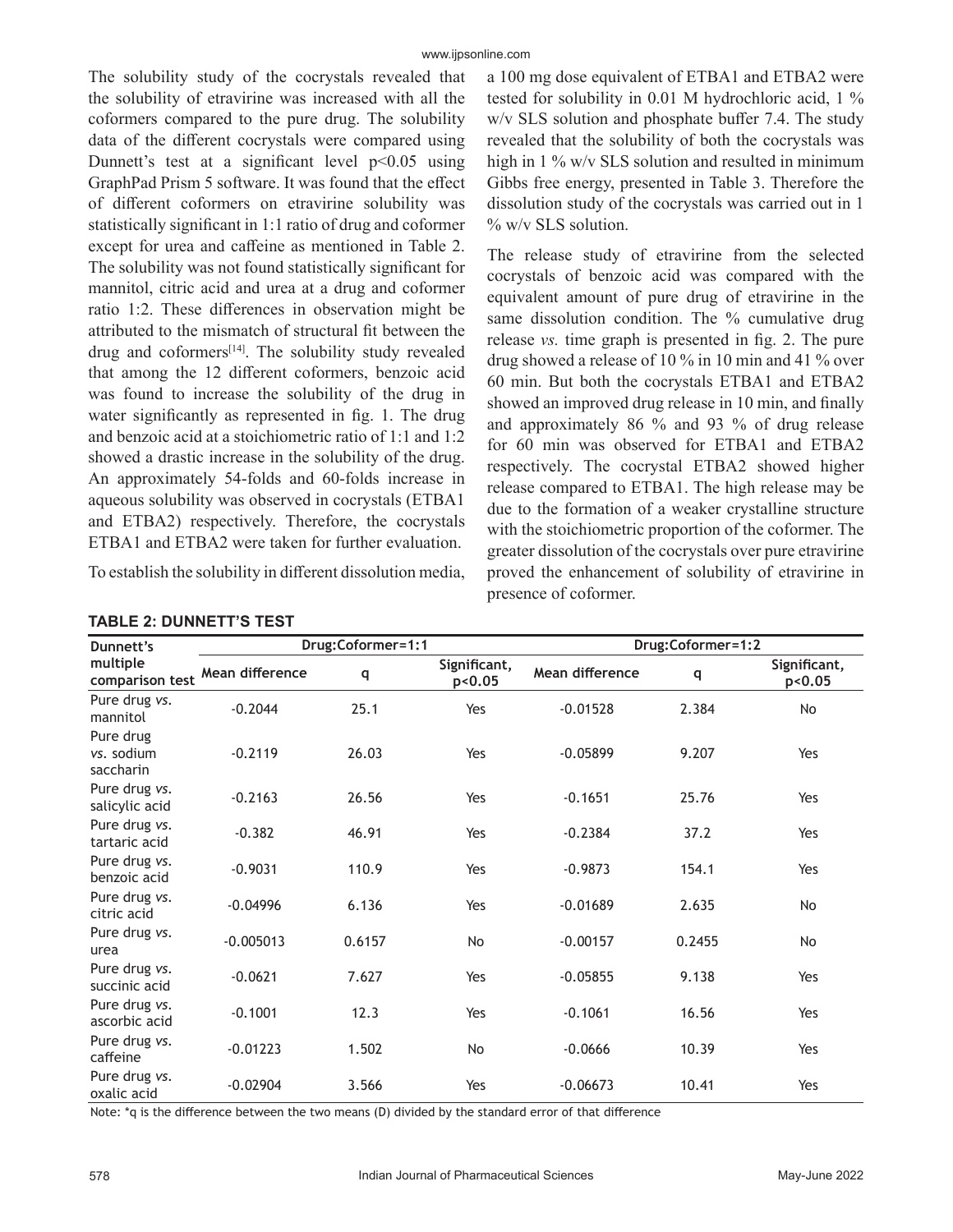

Fig. 1: Solubility of cocrystals of etravirine with different coformers in different stoichiometric ratios,  $($  01:01 and  $($  01:02

| <b>Medium</b>               | Solubility (mg/ml) | ETBA1<br>$\Delta G$ (kJ/mol) | Solubility (mg/ml) | ETBA2<br>$\Delta G$ (kJ/mol) |
|-----------------------------|--------------------|------------------------------|--------------------|------------------------------|
| 0.01 M hydrochloric<br>acid | $0.396 \pm 0.12$   | $-7.81 \pm 0.01$             | $0.413 \pm 0.14$   | $-7.92 \pm 0.04$             |
| 1 % w/v SLS solution        | $1.98 + 0.25$      | $-11.80+0.05$                | $2.478 \pm 0.18$   | $-12.35+0.03$                |
| Phosphate buffer pH<br>7.4  | $0.594 \pm 0.11$   | $-8.82+0.02$                 | $0.619 \pm 0.43$   | $-8.92 \pm 0.04$             |

#### **TABLE 3: SELECTION OF DISSOLUTION MEDIUM**

Note: \*All the values are mean±SD (n=3)



**Fig. 2: Comparative release study of pure drug with cocrystals of benzoic acid,**  $\left(\begin{array}{c}\blacklozenge\blacklozenge\end{array}\right)$  **Pure drug;**  $\left(\begin{array}{c}\blacklozenge\blacklozenge\end{array}\right)$  **ETBA1 and**  $\left(\begin{array}{c}\blacklozenge\end{array}\right)$ **ETBA2**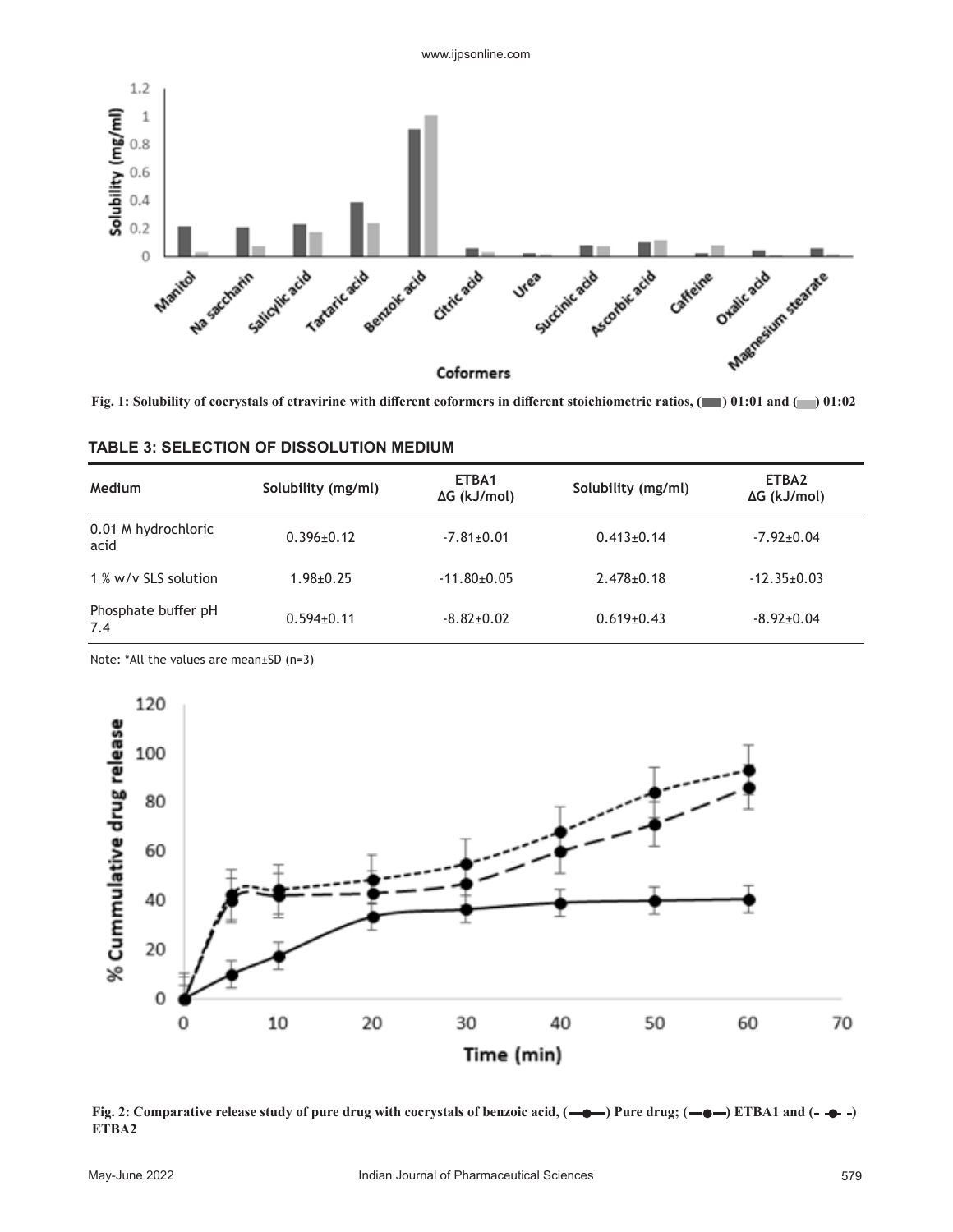The particle size of the formulation ETBA1 and ETBA2 was found to be 571.2 and 550.6 nm respectively as shown in fig. 3. The nano-size range of the cocrystal also confirms the high rate of dissolution.

The FTIR spectra of pure drug and cocrystals of benzoic acid in different ratios are shown in fig. 4. The pure drug showed the characteristic peaks at 2220 cm-1 for the presence of aromatic -C≡N group, at  $1305$ cm-1 for the presence of C-O stretching, at 1238 cm-1 for the C-N stretching and a C-Br stretching at 684 cm-1[15]. All the characteristic peaks are well preserved in the formulations ETBA1 and ETBA2. The spectra revealed neither appearance nor disappearance of any characteristic peaks of etravirine in the cocrystals. Therefore, it indicates that there is no incompatibility

or interaction between the drug and benzoic acid. The stretching of -C≡N group in ETBA1 and ETBA2 indicated the formation of H bonding between etravirine and benzoic acid and the formation of an amorphous form[16].

The DSC thermograms are presented in fig. 5. Thermograms revealed that the phase transition of the pure drug occurred in the range of 263.75°. The DSC thermograms showed a shift of peak to 174° and 178° for the formulations ETBA1 and ETBA2 respectively. This shift might be due to the strong non-covalent interaction between etravirine and benzoic acid. Therefore, a new crystalline arrangement might have formed which had altered the physiochemical property of the drug inside the cocrystal that resulted in reduced melting point and improved solubility.



**Fig. 3: Particle size of (A) ETBA1 and (B) ETBA2**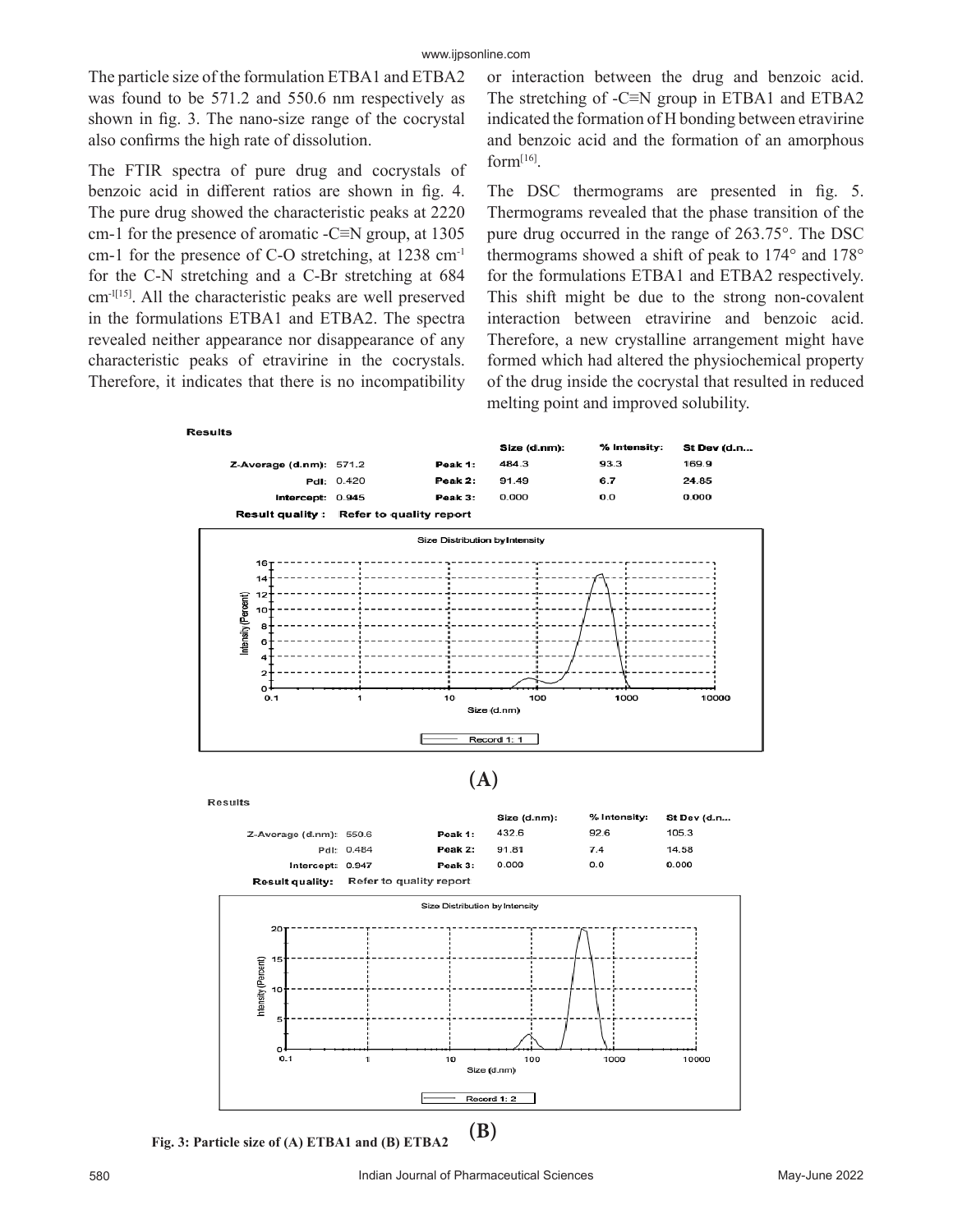

**Fig. 4: FTIR spectra of (A) Pure drug and its cocrystals (B) ETBA1 and (C) ETBA2**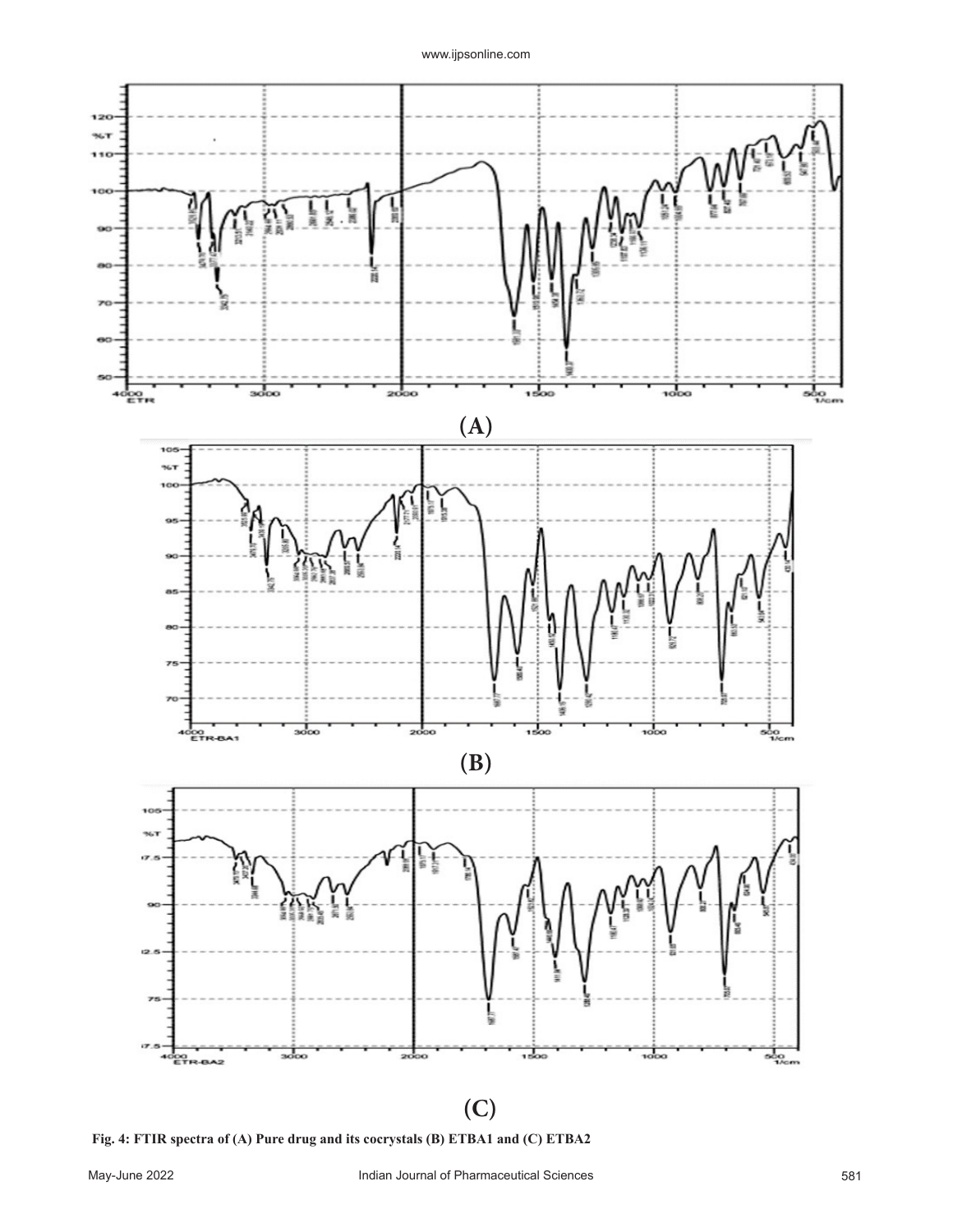263.75C

261.14C

263.16C  $-309.60mJ$ 

Peak

Onse

Hea

Endset

DSC<br>mW\_

40.00

20.00

 $-0.00$ 



**Fig. 5: DSC thermograms of (A) Pure drug etravirine and its cocrystals (B) ETBA1 and (C) ETBA2**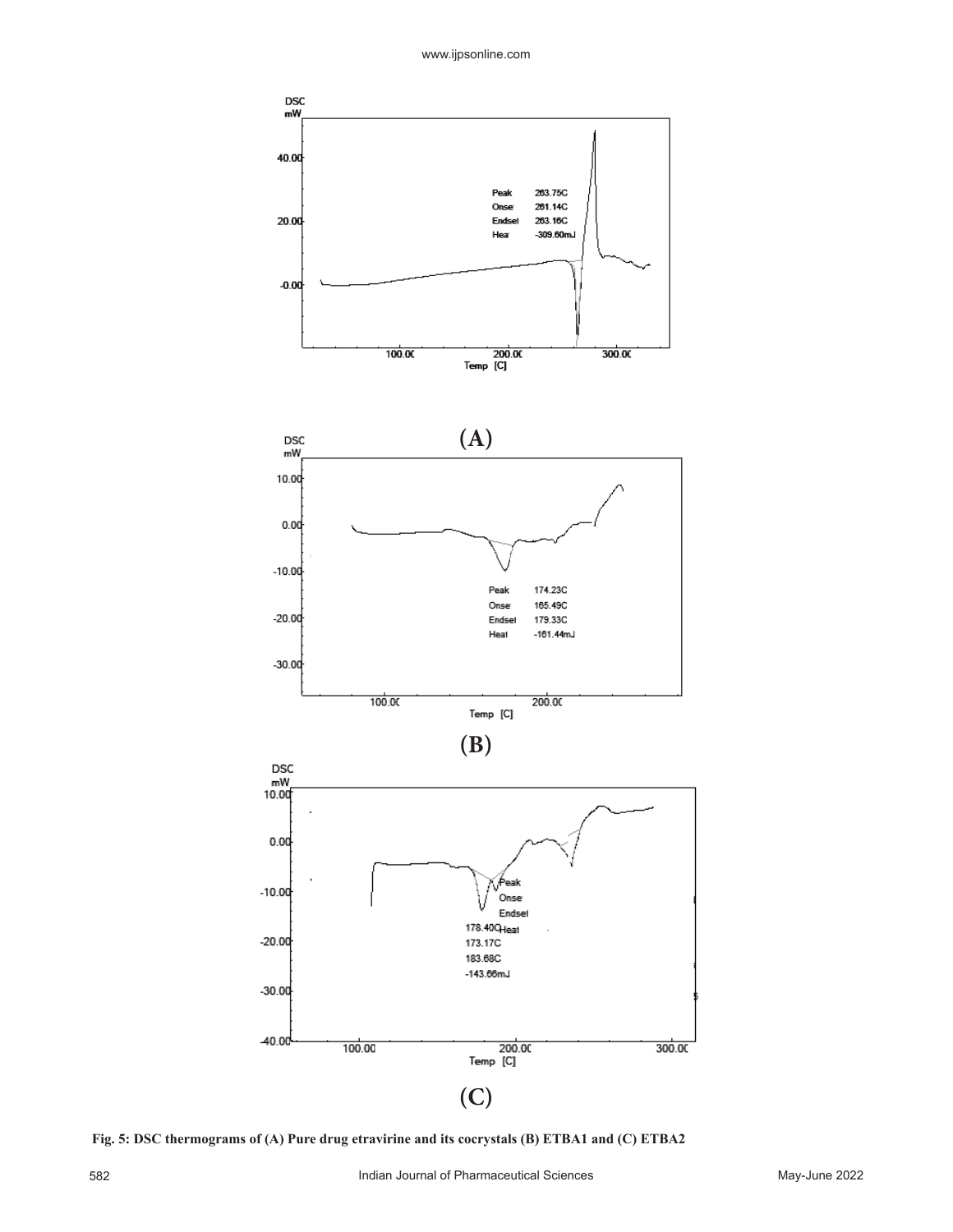The peak intensities of pure drug and the cocrystals of benzoic acid at various diffraction angles are represented in Table 4 and fig. 6. The diffraction pattern of the pure drug exhibited peaks of high intensities and indicated the crystalline form of the drug which was in confirmation with the DSC results. The PXRD pattern of the cocrystals also revealed that all the major peaks of the pure drug were preserved and confirmed the observations of compatibility study with FTIR<sup>[15]</sup>. The PXRD pattern of the physical mixture of the cocrystals showed the appearance of broader peaks with low intensities compared to the pure drug. The low intensities of the peaks were attributable to the effect of coformer in altering the physicochemical properties of etravirine. The lowest intensities of the peaks in the formulation ETBA2 indicated a strong transformation of the crystallinity of the pure drug and that might have led to the increase in solubility and improved dissolution.

The above characterizations of the cocrystals of etravirine and its improved solubility can be further supported by the acid dissociation constant (∆pKa) of the drug and the coformer. The Food and Drug Administration (FDA) guidance for the industry also says that the difference in pKa between drug and coformer should be <1, to be classified as cocrystal<sup>[17]</sup>. In the present study, the ∆pKa of the drug and coformer benzoic acid was found to be less than 1.

The 3 mo stability study of the cocrystals indicated that there were no major changes in the solubility, drug content and release of drug as indicated in Table 5. Both the cocrystals were found to be stable at the storage condition of  $40^{\circ} \pm 2^{\circ}$  at a relative humidity of 75 %.

In conclusion, the crystal engineering of etravirine with coformers can be regarded as an effective method in improving solubility and dissolution of etravirine. In the present research, a screening of twelve different coformers was carried out. Among them, benzoic acid was found to be the most promising coformer based on the solubility study. The amount of benzoic acid in the cocrystals was also kept within the Generally Recognized As Safe  $(GRAS)$  limit<sup>[18]</sup>. The observation from the compatibility, thermal and surface characteristics study supported the formation of cocrystal of etravirine with benzoic acid. The improvement in solubility and dissolution of etravirine was attributed to the altered solid-state characteristics of the drug in the coformer. The significant improvement in the water solubility resulted in high drug release in the dissolution medium of 1 % w/v SLS solution. The results from the stability study indicated the firmness of the products. Therefore, it can be concluded that the co-crystallization approach and use of benzoic acid as a coformer can be suitably employed to improve the

| Etravirine $(2\theta)$ | % Intensities | ETBA1 $(2\theta)$ | % Intensities | ETBA2 $(2\theta)$ | % Intensities |
|------------------------|---------------|-------------------|---------------|-------------------|---------------|
| 9.35                   | 100           | 9.3               | 16.46         | 9.32              | 7.99          |
| 19.59                  | 51.6          | 19.65             | 16.65         | 19.58             | 10.05         |
| 22.1                   | 9.14          | 22.07             | 5.3           | 22.07             | 2.52          |
| 23.7                   | 42.68         | 23.89             | 3.03          | 23.57             | 1.43          |
| 26.06                  | 24.29         | 26.61             | 16.66         | 26.62             | 7.06          |
| 28.66                  | 19.28         | 28.62             | 12.2          | 28.65             | 4.64          |
| 29.53                  | 12.04         | 29.54             | 6.06          | 29.59             | 2.55          |
| 32.11                  | 8.59          | 32.96             | 6.47          | 32.17             | 1.82          |
| 36.49                  | 17.13         | 37.4              | 3.09          | 36.1              | 0.83          |
| 45.19                  | 4.71          | 45.09             | 2.07          | 45.14             | 1.15          |
| 47.27                  | 3.51          | 47.58             | 1.92          | 48.63             | 1.09          |
| 9.35                   | 100           | 9.3               | 16.46         | 9.32              | 7.99          |
| 19.59                  | 51.6          | 19.65             | 16.65         | 19.58             | 10.05         |

**TABLE 4: PEAK INTENSITIES OF PURE DRUG AND THE COCRYSTALS OF BENZOIC ACID**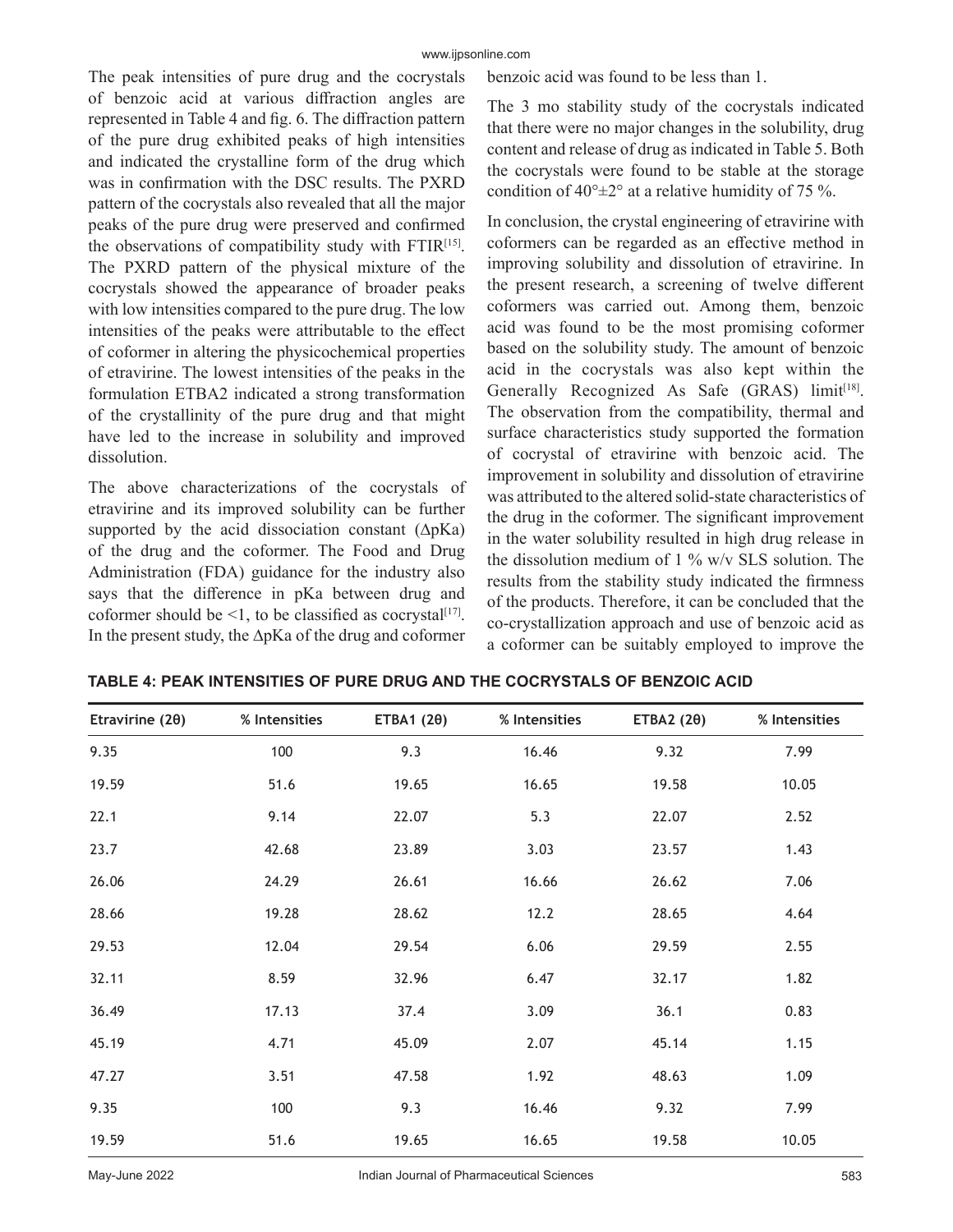

**Fig. 6: PXRD of (A) Pure drug etravirine and its cocrystals (B) ETBA1 and (C) ETBA2**